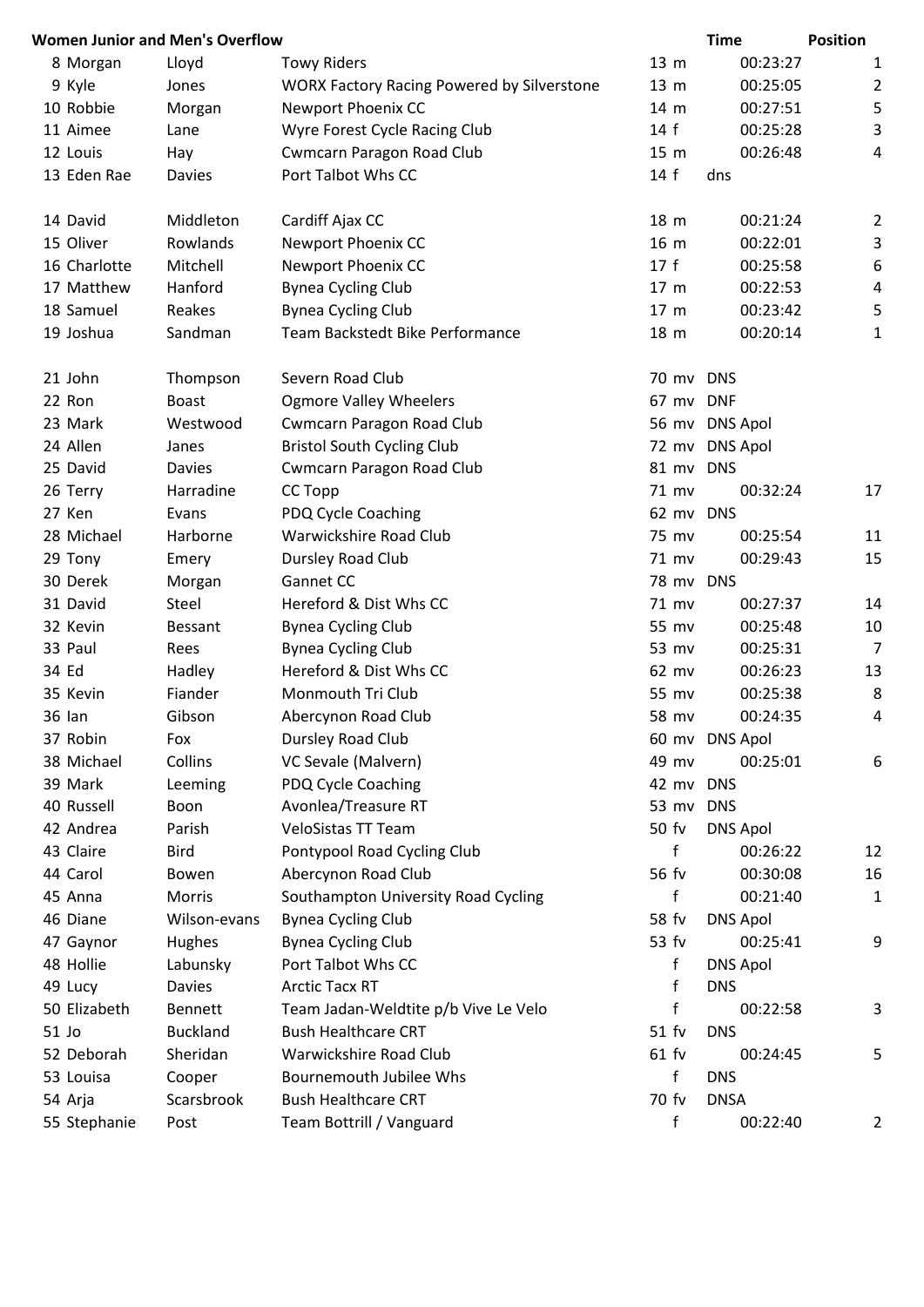| <b>Men's Event</b> |                 |                                    |    |       | <b>Time</b> |    |
|--------------------|-----------------|------------------------------------|----|-------|-------------|----|
| 1 Stephen          | Ratcliffe       | <b>Brecon Wheelers</b>             | 50 | mv    | 00:26:08    | 71 |
| 2 Dean             | Prosser         | Hereford & Dist Whs CC             | 49 | mv    | 00:23:35    | 50 |
| 3 Richard          | Lloyd           | Pontypool Road Cycling Club        |    | m     | 00:23:28    | 46 |
| 4 David            | Singleton       | Acme Whs (Rhondda) CC              | 54 |       | mv DNS      |    |
| 5 John             | O'dwyer         | Dursley Road Club                  |    |       | m DNS       |    |
| 6 Jeffrey          | Adams           | Pontypool Road Cycling Club        | 71 |       | mv DNS Apol |    |
| 7 Tonymartin       | Lake            | Gloucester City Cycling Club       | 45 |       | my DNS      |    |
| 8 Tony             | Chapman         | <b>Frome and District Wheelers</b> | 46 | mv    | 00:21:05    | 19 |
| 9 John             | Shehan          | <b>Bynea Cycling Club</b>          | 72 | mv    | 00:25:04    | 67 |
| 10 Christopher     | Owram           | Severn Valley Cycles               |    |       | m DNS       |    |
| 11 Gareth          | Hill            | Abercynon Road Club                | 46 | mv    | 00:27:14    | 74 |
| 12 Paul            | Jones           | Ystwyth CC                         | 43 |       | mv DNS      |    |
| 13 Roger           | Taylor          | Frome and District Wheelers        | 72 |       | mv DNS Apol |    |
| 14 Mike            | Tucker          | Frome and District Wheelers        | 78 |       | mv DNS      |    |
| 15 Darren          | Gardner         | <b>Bath Cycling Club</b>           | 43 | mv    | 00:22:11    | 31 |
| 16 Lee             | Gaughan         | Climb on Bikes RT                  | 48 |       | mv DNS Apol |    |
| 17 Neil            | Meredith        | Abercynon Road Club                |    | m     | 00:23:30    | 47 |
| 18 Andy            | Cole            | Frome and District Wheelers        | 68 |       | mv DNS Apol |    |
| 19 Peter           | Murrieri        | NFTO Race Club                     | 59 | mv    | 00:26:09    | 72 |
| 20 Nick            | Giles           | Wrexham RC                         | 59 | mv    | 00:22:30    | 36 |
| 21 Leon            | Evans           | Cardiff Ajax CC                    | 44 | mv    | 00:22:39    | 39 |
| 22 Digby           | Rusling         | Royal Dean Forest Cycle Club       | 49 | mv    | 00:24:37    | 61 |
| 23 Iain            | Cade            | <b>Bath Cycling Club</b>           |    | m     | 00:23:09    | 42 |
| 24 Jon             | Vickery         | <b>Cwmcarn Paragon Road Club</b>   |    |       | 54 mv DNS   |    |
| 25 Lloyd           | Dobson          | Army Cycling Union                 |    |       | m DNS       |    |
| 26 Luke            | <b>Bradford</b> | <b>Hereford Triathlon Club</b>     | 40 | mv    | 00:24:26    | 59 |
| 27 Kevin           | Grant           | Frome and District Wheelers        |    | 61 mv | 00:30:32    | 76 |
| 28 Simon           | Kinsey          | Virtual Cycling Club               | 48 | mv    | 00:25:04    | 68 |
| 29 Robert          | Lucas           | Port Talbot Whs CC                 | 70 |       | mv DNS      |    |
| 30 Martin          | Osman           | <b>CC Giro</b>                     | 44 | my    | 00:22:42    | 40 |
| $31$ lan           | Lindsay         | Gloucester City Cycling Club       | 45 |       | mv DNS      |    |
| 32 Cliff           | Voller          | Newbury RC                         | 67 | mv    | 00:24:42    | 62 |
| 33 Michael         | Williams        | Hereford & Dist Whs CC             | 61 | mv    | 00:27:43    | 74 |
| 34 Steven          | <b>Brown</b>    | Gloucester City Cycling Club       | 45 |       | mv DNS      |    |
| 35 Thomas          | Dye             | Cardiff Ajax CC                    |    | m     | 00:22:17    | 33 |
| 36 Garry           | Shuker          | <b>Walsall Roads Cycling Club</b>  | 63 |       | mv DNS      |    |
| 37 Robert          | Smith           | 365veloRacingClub                  | 47 | mv    | 00:23:34    | 49 |
| 38 Richard         | Rees            | Cardiff Ajax CC                    |    |       | m DNS       |    |
| 39 Jonathan        | Hopkins         | <b>Bynea Cycling Club</b>          |    | 44 mv | 00:22:32    | 37 |
| 40 Tom             | <b>Ellis</b>    | Bikestrong-KTM                     |    |       | m DNS       |    |
| 41 Chris           | Hughes          | Hereford & Dist Whs CC             | 58 | mv    | 00:25:51    | 70 |
| 42 Michael         | <b>Stephens</b> | <b>Hereford Triathlon Club</b>     | 58 | mv    | 00:23:19    | 45 |
| 43 Euan            | <b>Davies</b>   | University of Bath Cycling Club    |    | m     | 00:22:15    | 32 |
| 44 Andrew          | Milner          | North Cotswold CC                  | 46 | mv    | 00:24:03    | 55 |
| 45 Owen            | <b>Burgess</b>  | Newport Phoenix CC                 |    | m     | 00:21:17    | 23 |
| 46 Terry           | Anthony         | <b>Ogmore Valley Wheelers</b>      | 66 | mv    | 00:24:04    | 56 |
| 47 Mike            | Parry           | <b>Hereford Triathlon Club</b>     | 52 | mv    | 00:24:18    | 57 |
| 48 Alan            | Cooper          | Avonlea/Treasure RT                | 61 | mv    | 00:24:48    | 64 |
| 49 David           | Roe             | <b>Revo Racing</b>                 | 69 | mv    | 00:26:37    | 73 |
| 50 Gary            | Flower          | Acme Whs (Rhondda) CC              | 49 |       | mv DNS Apol |    |
| 51 Carlo           | Toledo          | Gloucester City Cycling Club       | 52 |       | mv DNS      |    |
| 52 Andy            | Williams        | Newport Phoenix CC                 | 50 |       | mv DNS      |    |
| 53 Gareth          | Lynch           | VTTA (South Wales)                 | 43 |       | mv DNS      |    |
| 54 Andy            | Kelly           | <b>Bristol South Cycling Club</b>  |    | 53 mv | 00:23:48    | 51 |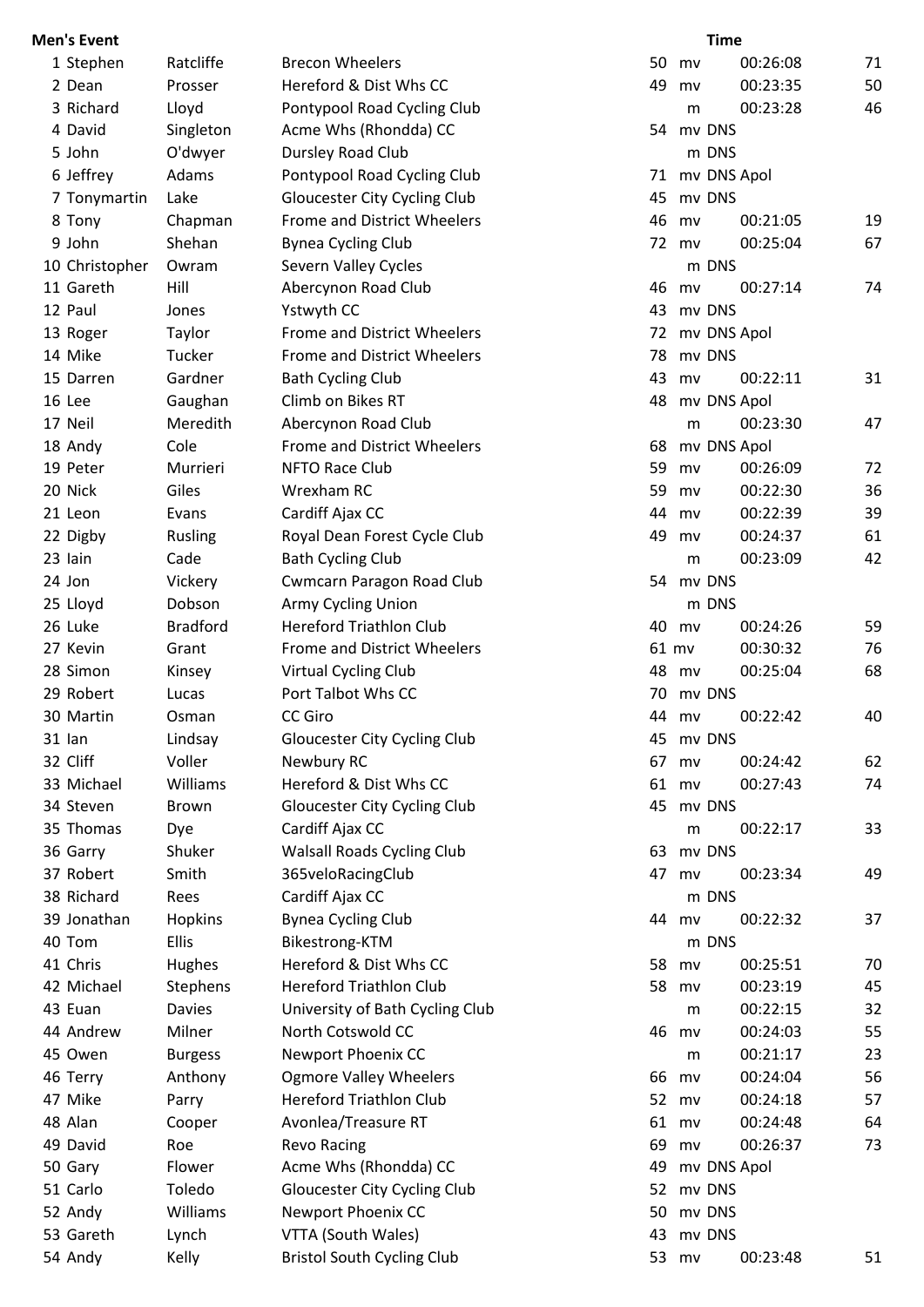| 55 Andrew              | Derrick         | Severn Road Club                 |    |    | m DNS       |                |
|------------------------|-----------------|----------------------------------|----|----|-------------|----------------|
| 56 Paul                | Colman          | Pembrokeshire Velo               | 57 | mv | 00:24:22    | 58             |
| 57 Guy                 | Evans           | Hereford & Dist Whs CC           | 59 |    | mv DNS      |                |
| 58 Brad                | <b>Davies</b>   | <b>Bynea Cycling Club</b>        | 52 | mv | 00:25:12    | 69             |
| 59 Robert              | Finch           | <b>Arctic Tacx RT</b>            | 60 | mv | 00:24:27    | 60             |
| 60 Stuart              | Evans           | Port Talbot Whs CC               | 72 |    | mv DNS      |                |
| 61 Steven              | Madeley         | <b>Ogmore Valley Wheelers</b>    | 57 | mv | 00:24:02    | 53             |
| 62 Owain               | Roberts         | Port Talbot Whs CC               |    | m  | 00:23:02    | 41             |
| 63 Jake                | Tay             | Severn Road Club                 | 45 |    | mv DNS      |                |
| 64 Marco               | Marletta        | Cardiff Jif                      | 52 | mv | 00:23:50    | 52             |
| 65 Rich                | Long            | Merthyr CC                       |    | m  | 00:21:37    | 27             |
| 66 Simon               | Geary           | Hereford & Dist Whs CC           | 46 | mv | 00:24:52    | 65             |
| 67 Jeffrey             | Rees            | Gower Riders Cycling Club        | 55 | mv | 00:24:58    | 66             |
| 68 Jason               | Cole            | Milford Tritons Cycling Club     |    |    | m DNS       |                |
| 69 Stephen             | Landeg          | <b>Ogmore Valley Wheelers</b>    | 64 | mv | 00:24:44    | 63             |
| 70 Paul                | Milner          | Worcester St. Johns CC           | 48 | mv | 00:22:37    | 38             |
| 71 Andy                | Hazell          | Nova Raiders CC                  | 71 | mv | 00:24:02    | 54             |
| 72 Richard             | Coleman         | Stourbridge Velo                 | 64 | mv | 00:23:17    | 44             |
| 73 Philip              | Sims            | Newport Phoenix CC               | 42 |    | mv DNS Apol |                |
| 74 Arwel               | <b>Davies</b>   | Towy Racing Cycling Club (TRCC)  | 45 |    | mv DNS      |                |
| 75 Derek               | Dowdeswell      | Gloucester City Cycling Club     | 64 | mv | 00:23:31    | 48             |
| 76 David               | <b>Brice</b>    | <b>Bynea Cycling Club</b>        | 57 | mv | 00:23:11    | 43             |
| 77 Mark                | Palliser        | Hereford & Dist Whs CC           | 53 |    | mv DNS Apol |                |
| 78 Peter               | Lynk            | <b>Bournemouth Jubilee Whs</b>   | 52 |    | mv DNS      |                |
| 79 Matthew             | Smith           |                                  |    |    | 00:21:27    | 26             |
| 80 Rob                 |                 | <b>Brighton Excelsior CC</b>     |    | m  | m DNS       |                |
|                        | Hussey          | Royal Dean Forest Cycle Club     |    |    |             |                |
| 81 Michael<br>82 Simon | Portlock        | Merthyr CC                       | 48 |    | mv DNSA     |                |
|                        | Tarrant         | Cheltenham & County Cycling Club | 44 |    | mv DNS      |                |
| 83 David               | <b>Bucknall</b> | Royal Dean Forest Cycle Club     | 44 | mv | 00:21:22    | 25             |
| 84 Paul                | Hayward         | Pontypool Road Cycling Club      | 46 | mv | 00:20:48    | 11             |
| 85 Alex                | Touche          | Newport Phoenix CC               |    | m  | 00:21:42    | 29             |
| 86 Grant               | Arnold          | Pembrokeshire Velo               |    | m  | 00:21:38    | 28             |
| 87 Marinus             | Petersen        | <b>Team NBCC</b>                 |    | m  | 00:21:04    | 18             |
| 88 Jason               | Streather       | Velo Club St Raphael             | 44 |    | mv DNS Apol |                |
| 89 David               | Wilson-evans    | <b>Bynea Cycling Club</b>        | 61 |    | mv DNS Apol |                |
| 90 Mark                | <b>Brock</b>    | Somerset Road Club               | 47 |    | mv DNS      |                |
| 91 Steve               | Potts           | Velo Club St Raphael             | 60 | mv | 00:22:24    | 34             |
| 92 David               | Medhurst        | Cardiff Ajax CC                  |    | m  | 00:21:20    | 24             |
| 93 Rob                 | Hall            | Salt and Sham Cycle Club         | 45 | mv | 00:22:26    | 35             |
| 94 Daniel              | Colman          | Pembrokeshire Velo               |    | m  | 00:21:05    | 20             |
| 95 Peter               | Hatt            | Velo Club St Raphael             | 51 |    | mv DNS Apol |                |
| 96 Nathan              | Leaves          | Cwmcarn Paragon Road Club        |    | m  | 00:20:53    | 14             |
| 97 Steffan             | Roberts         | Ystwyth CC                       |    | m  | 00:21:46    | 30             |
| 98 Carwyn              | Davies          | Cwmcarn Paragon Road Club        | 40 | mv | 00:20:51    | 12             |
| 99 Bryn                | <b>Davies</b>   | Hafren CC                        | 45 | mv | 00:20:52    | 13             |
| 100 Steven             | Cottington      | <b>Bath Cycling Club</b>         | 56 | mv | 00:21:09    | 21             |
| 101 Julian             | Harper          | <b>Revo Racing</b>               | 49 |    | mv DNS      |                |
| 102 Matt J             | Smith           | Port Talbot Whs CC               | 42 | mv | 00:20:36    | 10             |
| 103 Nick               | Young           | Yeovil Cycling Club              | 53 |    | mv DNS      |                |
| 104 James              | <b>Hutchins</b> | <b>6AM Cycling</b>               | 44 |    | mv DNS      |                |
| 105 Andy               | <b>Davies</b>   | Cardiff Jif                      |    | m  | 00:20:15    | 5              |
| 106 Billy              | Leason          | Shutt Ridley RT                  |    | m  | 00:20:28    | $\overline{7}$ |
| 107 Danny              | Glyn Roberts    | Anglesey Cycling Group           |    |    | m DNS Apol  |                |
| 108 Paul               | Guest           | Worcester St. Johns CC           | 47 | mv | 00:21:11    | 22             |
| 109 Michael            | Davis           | Bikestrong-KTM                   |    | m  | 00:20:57    | 16             |